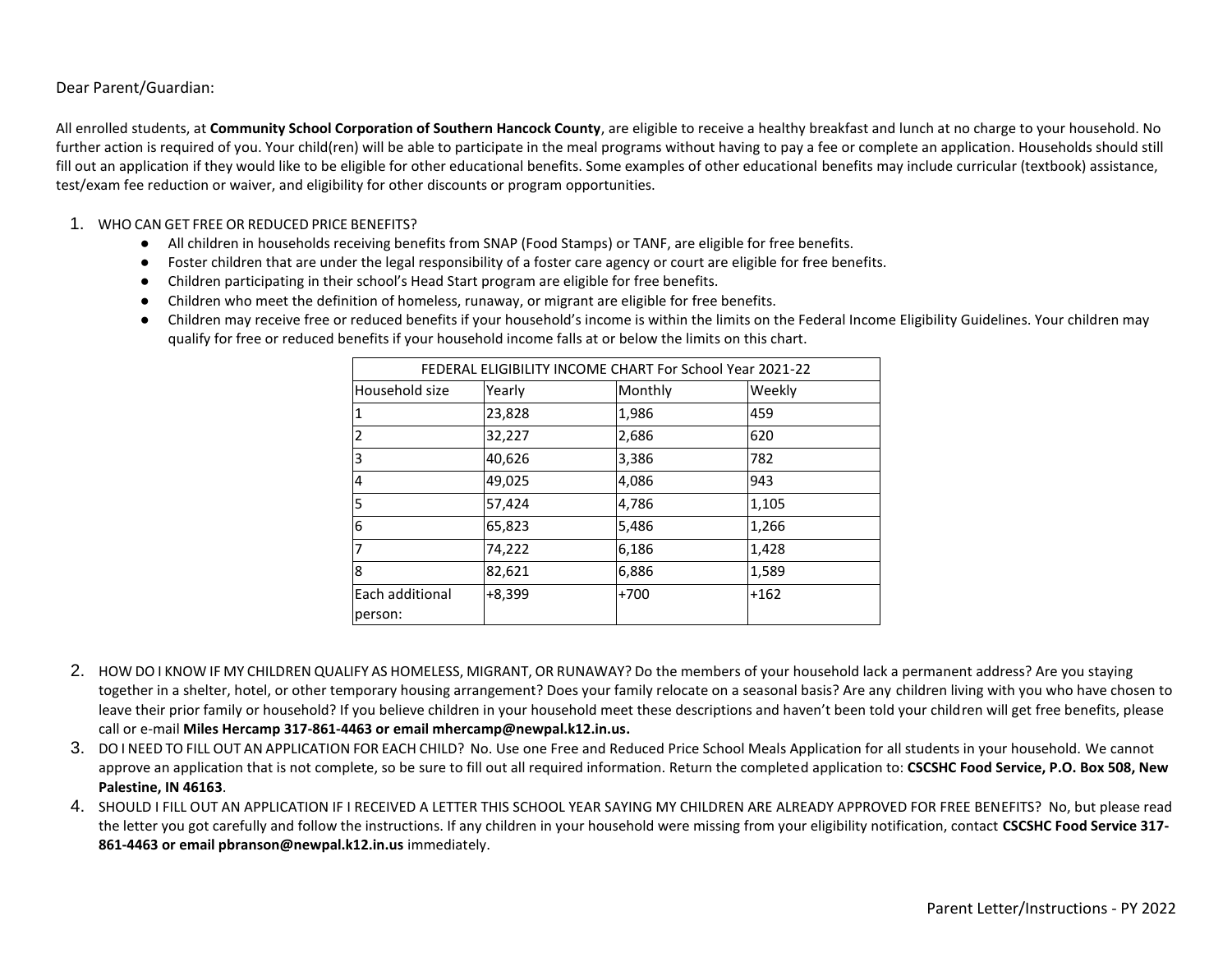- 5. CAN I APPLY ONLINE? Yes! You are encouraged to complete an online application instead of a paper application if you are able. The online application has the same requirements and will ask you for the same information as the paper application. Visit **www.lunchapp.com** to begin or to learn more about the online application process. Contact **CSCSHC Food Service 317-861-4463 or email pbranson@newpal.k12.in.us** if you have any questions about the online application.
- 6. MY CHILD'S APPLICATION WAS APPROVED LAST YEAR. DO I NEED TO FILL OUT A NEW ONE? Yes. Your child's application is only good for that school year and for the first few days of this school year through **September 15, 2021.**. You must send in a new application unless the school told you that your child is eligible for the new school year. If you do not send in a new application that is approved by the school or you have not been notified that your child is eligible for free benefits, your child will be charged the full price of curricular fees.
- 7. SHOULD I FILL OUT AN APPLICATION IF MY CHILDREN RECEIVED FREE OR REDUCED BENEFITS AT THEIR PREVIOUS SCHOOL? If it is the beginning of the school year and you have not been notified that your children will receive free or reduced benefits for the upcoming year, you will need to fill out an application. If your children transferred during the school year and they were receiving free or reduced benefits at the previous school, contact **CSCSHC Food Service 317-861-4463 or email pbranson@newpal.k12.in.us** immediately.
- 8. I GET WIC. CAN MY CHILDREN GET FREE BENEFITS? Children in households participating in WIC may be eligible for free or reduced benefits. Please send in an application.
- 9. WILL THE INFORMATION I GIVE BE CHECKED? Yes. We may also ask you to send written proof of the household income you report.
- 10. IF I DON'T QUALIFY NOW, MAY I APPLY LATER? Yes, you may apply at any time during the school year. For example, children with a parent or guardian who becomes unemployed may become eligible for free and reduced benefits if the household income drops below the income limit.
- 11. WHAT IF I DISAGREE WITH THE SCHOOL'S DECISION ABOUT MY APPLICATION? You should talk to school officials. You also may ask for a hearing by calling or writing to: **CSCSHC, Brian McKinney, P.O. Box 508, New Palestine, IN 46163***.*
- 12. MAY I APPLY IF SOMEONE IN MY HOUSEHOLD IS NOT A U.S. CITIZEN? Yes. You, your children, or other household members do not have to be U.S. citizens to apply for free or reduced benefits.
- 13. WHAT IF MY INCOME IS NOT ALWAYS THE SAME? List the amount that you normally receive. For example, if you normally make \$1000 each month, but you missed some work last month and only made \$900, put down that you made \$1000 per month. If you normally get overtime, include it, but do not include it if you only work overtime sometimes. If you have lost a job or had your hours or wages reduced, use your current income.
- 14. WHAT IF SOME HOUSEHOLD MEMBERS HAVE NO INCOME TO REPORT? Household members may not receive some types of income we ask you to report on the application, or may not receive income at all. Whenever this happens, please write a 0 in the field. However, if any income fields are left empty or blank, those will also be counted as zeroes. Please be careful when leaving income fields blank, as we will assume you meant to do so.
- 15. WE ARE IN THE MILITARY. DO WE REPORT OUR INCOME DIFFERENTLY? Your basic pay and cash bonuses must be reported as income. If you get any cash value allowances for off-base housing, food, or clothing, it must also be included as income. However, if your housing is part of the Military Housing Privatization Initiative, do not include your housing allowance as income. Any additional combat pay resulting from deployment is also excluded from income.
- 16. WHAT IF THERE ISN'T ENOUGH SPACE ON THE APPLICATION FOR MY FAMILY? List any additional household members on a separate piece of paper, and attach it to your application. Contact **the building secretary** to receive a second application.
- 17. MY FAMILY NEEDS MORE HELP. ARE THERE OTHER PROGRAMS WE MIGHT APPLY FOR? To find out how to apply for SNAP (Food Stamp) or other assistance benefits, contact your local assistance office or call **1-800-403-0864.**

If you have other questions or need help, call **CSCSHC Food Service 317-861-4463***.*

Sincerely,

**Charissa Igo Food Service Manager**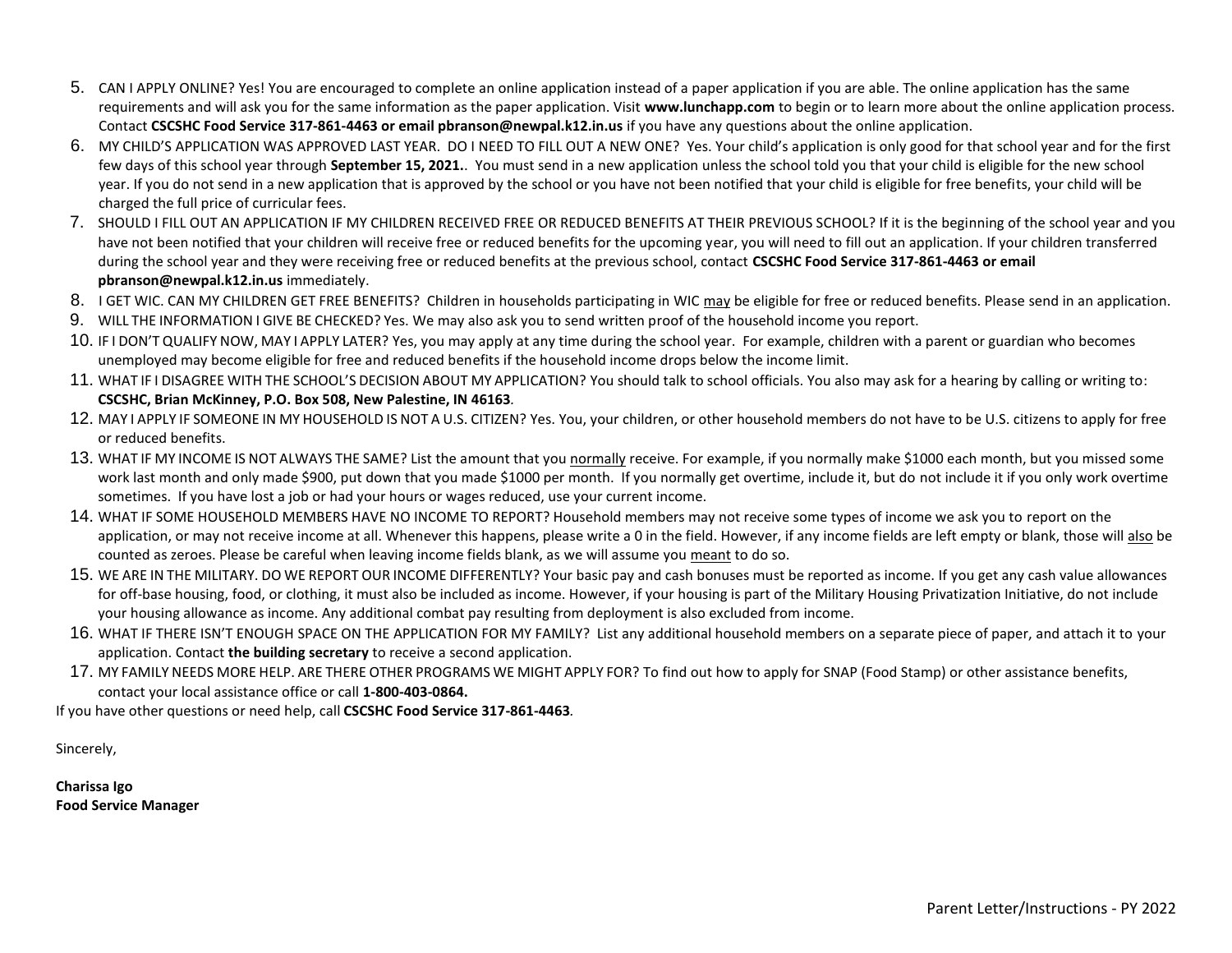## **HOW TO APPLY FOR FREE AND REDUCED BENEFITS**

Please use these instructions to help you fill out the application for free or reduced benefits. You only need to submit one application per household, even if your children attend more than one school in CSCSHC. The application must be filled out completely to certify your children for free or reduced benefits. Please follow these instructions in order! Each step of the instructions is the same as the steps on your application. If at any time you are not sure what to do next, please contact **CSCSHC Food Service 317-861-4463 or email pbranson@newpal.k12.in.us**.

#### **PLEASE USE A PEN (NOT A PENCIL) WHEN FILLING OUT THE APPLICATION AND DO YOUR BEST TO PRINT CLEARLY.**

## **STEP 1: LIST ALL INFANTS, CHILDREN, AND STUDENTS UP TO AND INCLUDING GRADE 12 IN THE HOUSEHOLD**

Tell us how many infants, children, and school students live in your household. They do NOT have to be related to you to be a part of your household.

**Who should I list here?** When filling out this section, please include ALL members in your household who are:

- Children age 18 or under AND are supported with the household's income;
- In your care under a foster arrangement, or qualify as homeless, migrant, or runaway youth;
- Students attending **CSCSHC**, regardless of age.

| A) List each child's name. Print each child's   | B) Is the child a student at            | C) Do you have any foster children? If any children   | D) Are any children homeless,          |
|-------------------------------------------------|-----------------------------------------|-------------------------------------------------------|----------------------------------------|
| name. Use one line of the application for each  | <b>CSCSHC?</b> Mark 'Yes' or 'No' under | listed are foster children, mark the "Foster Child"   | migrant, or runaway? If you believe    |
| child. If there are more children present than  | the column titled "Student" to tell     | box next to the child's name. If you are ONLY         | any child listed in this section meets |
| lines on the application, attach a second piece | us which children attend CSCSHC.        | applying for foster children, after finishing STEP 1, | this description, mark the "Homeless,  |
| of paper with all required information for the  | If you marked 'Yes,' write the          | go to STEP 4.                                         | Migrant, Runaway" box next to the      |
| additional children.                            | name of the school building,            | Foster children who live with you may count as        | child's name and complete all steps    |
|                                                 | birthdate, and grade level of the       | members of your household and should be listed        | of the application.                    |
|                                                 | student in the 'Grade' column to        | on your application. If you are applying for both     |                                        |
|                                                 | the right.                              | foster and non-foster children, go to step 3.         |                                        |
|                                                 | Is the child living with parent or      |                                                       |                                        |
|                                                 | caretaker relative? Mark 'Yes' or       |                                                       |                                        |
|                                                 | 'No' next to each child.                |                                                       |                                        |
|                                                 |                                         |                                                       |                                        |
|                                                 |                                         |                                                       |                                        |

### **STEP 2: DO ANY HOUSEHOLD MEMBERS CURRENTLY PARTICIPATE IN SNAP or TANF?**

**If anyone in your household (including you) currently participates in one or more of the assistance programs listed below, your children are eligible for free school benefits:**

- The Supplemental Nutrition Assistance Program (SNAP).
- Temporary Assistance for Needy Families (TANF).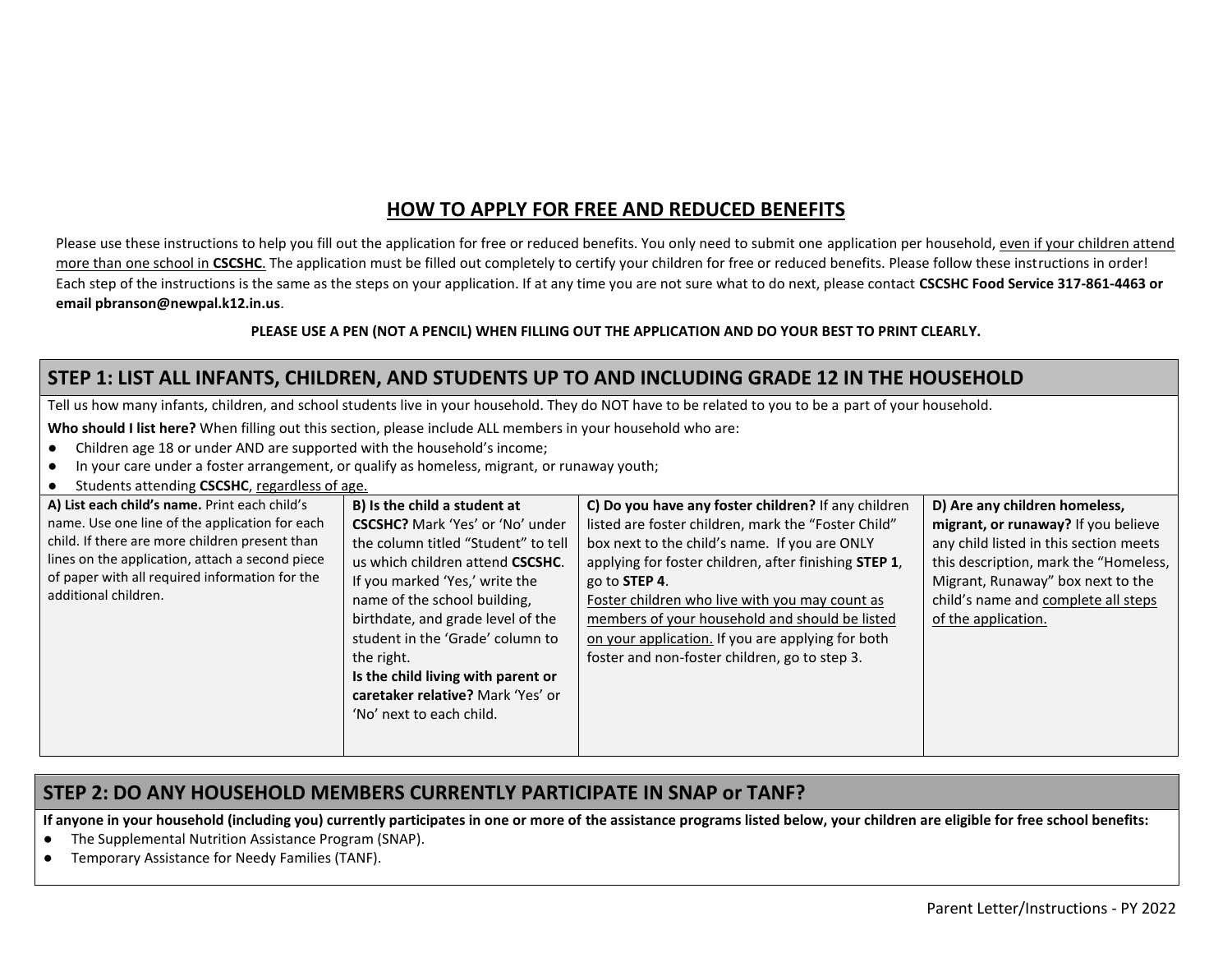| A) If no one in your household participates in any of the | B) If anyone in your household participates in any of the above listed programs:                      |
|-----------------------------------------------------------|-------------------------------------------------------------------------------------------------------|
| above listed programs:                                    | Write a case number for SNAP or TANF. You only need to provide one case number. If you participate in |
| Leave STEP 2 blank and go to STEP 3.                      | one of these programs and do not know your case number, contact: 1-800-403-0864.                      |
|                                                           | Go to <b>STEP 4</b> .                                                                                 |

### **STEP 3: REPORT INCOME FOR ALL HOUSEHOLD MEMBERS**

#### **How do I report my income?**

● Use the charts titled **"Sources of Income for Adults"** and **"Sources of Income for Children,"** located below to determine if your household has income to report.

| Sources of Income for Children                                   |                                                                                                                                                                             | Sources of Income for Adults                                                                                                                                                                              |                                                                                                                                                                                                                      |                                                                                                                                                                                                                                                                            |
|------------------------------------------------------------------|-----------------------------------------------------------------------------------------------------------------------------------------------------------------------------|-----------------------------------------------------------------------------------------------------------------------------------------------------------------------------------------------------------|----------------------------------------------------------------------------------------------------------------------------------------------------------------------------------------------------------------------|----------------------------------------------------------------------------------------------------------------------------------------------------------------------------------------------------------------------------------------------------------------------------|
| Sources of Child Income<br>-Earnings from work                   | Example(s)<br>-A child has a regular full or part-time job where                                                                                                            | Earnings from Work                                                                                                                                                                                        | Public Assistance/<br>Alimony/Child Support                                                                                                                                                                          | Pension/Retirement/<br>All Other Income                                                                                                                                                                                                                                    |
|                                                                  | they earn a salary or wages                                                                                                                                                 | -Salary, wages, cash bonuses                                                                                                                                                                              |                                                                                                                                                                                                                      | -Social Security (including                                                                                                                                                                                                                                                |
| -Social Security<br>-Disability Payments<br>-Survivor's Benefits | -A child is blind or disabled and receives Social<br>Security benefits<br>-A parent is disabled, retired, or deceased, and<br>their child receives Social Security benefits | -Net income from self-<br>employment (farm or<br>business)<br>If you are in the U.S. Military:<br>-Basic pay and cash bonuses<br>(do NOT include combat pay,<br>FSSA or privatized housing<br>allowances) | -Worker's compensation<br>-Supplemental Security<br>Income (SSI)<br>-Cash assistance from<br>State or local<br>government<br>-Alimony payments<br>-Child support payments<br>-Veteran's benefits<br>-Strike benefits | railroad retirement and<br>black lunch benefits)<br>-Private pensions or<br>disability benefits<br>-Regular income from trusts<br>or estates<br>-Annuities<br>-Investment income<br>-Earned interest<br>-Rental income<br>-Regular cash payments<br>from outside household |
| -Income from person<br>outside the household                     | -A friend or extended family member regularly<br>gives a child spending money                                                                                               |                                                                                                                                                                                                           |                                                                                                                                                                                                                      |                                                                                                                                                                                                                                                                            |
| -Income from any other<br>source                                 | -A child receives regular income from a private<br>pension fund, annuity, or trust                                                                                          | -Allowances for off-base<br>housing, food and clothing                                                                                                                                                    |                                                                                                                                                                                                                      |                                                                                                                                                                                                                                                                            |

● Report all amounts in GROSS INCOME ONLY. Report all income in whole dollars. Do not include cents.

- o Gross income is the total income received before taxes
- o Many people think of income as the amount they "take home" and not the total, "gross" amount. Make sure that the income you report on this application has NOT been reduced to pay for taxes, insurance premiums, or any other amounts taken from your pay.
- Write a "0" in any fields where there is no income to report. Any income fields left empty or blank will also be counted as a zero. If you write '0' or leave any fields blank, you are certifying (promising) that there is no income to report. If local officials suspect that your household income was reported incorrectly, your application will be investigated.
- Mark how often each type of income is received using the check boxes to the right of each field.

### **3.A. REPORT INCOME EARNED BY CHILDREN**

**A**) **Report all income earned or received by children.** Report the combined gross income for ALL children listed in STEP 1 in your household in the box marked "Child Income."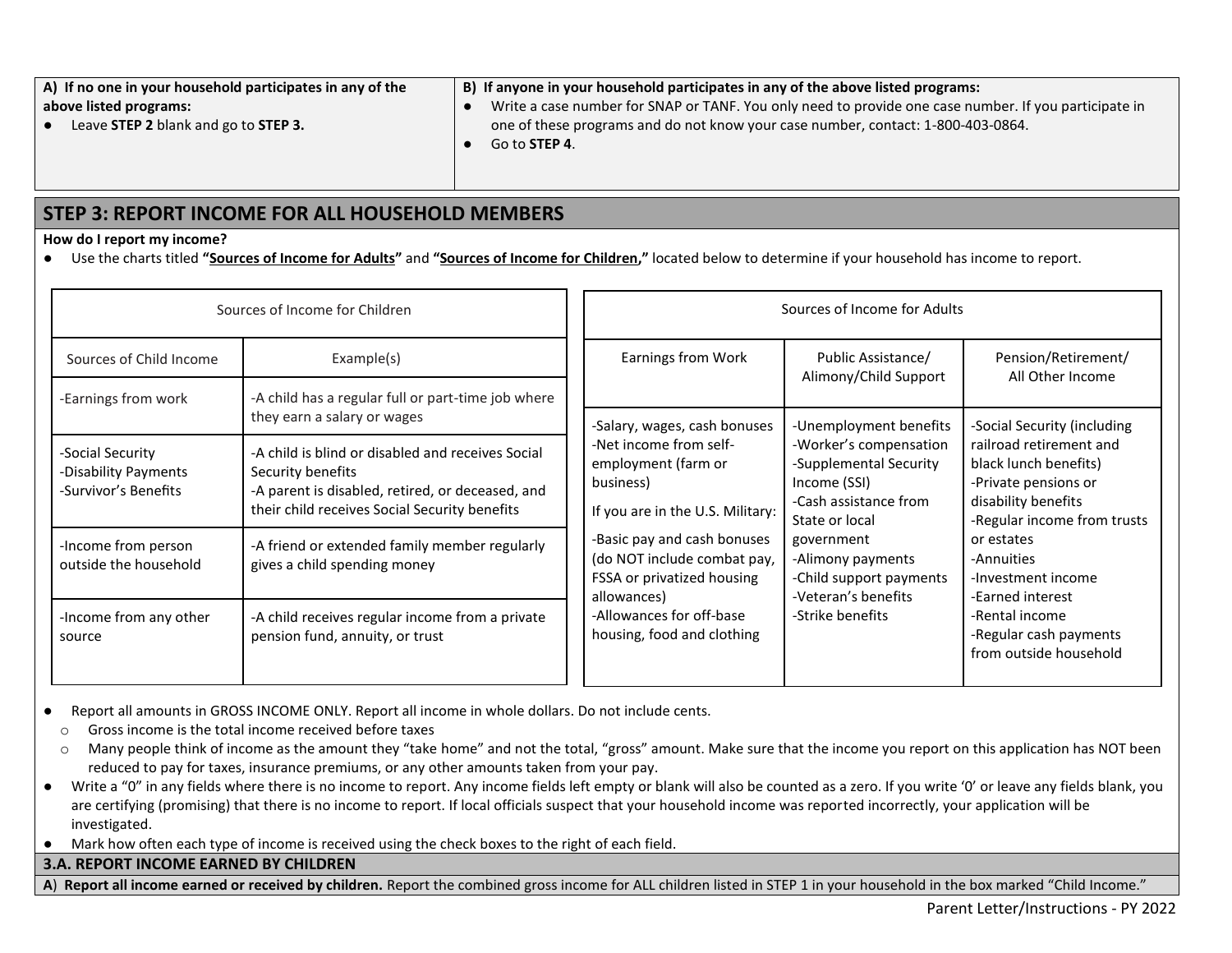|                                                                                                                                                                                                                                                                                                                                 | Only count foster children's income if you are applying for them together with the rest of your household.                                                                                                                                                                                                                                                                                                                                                                                                       |                                                                                                                                                                                                                                                                                                                                                                                                                                                                     |  |
|---------------------------------------------------------------------------------------------------------------------------------------------------------------------------------------------------------------------------------------------------------------------------------------------------------------------------------|------------------------------------------------------------------------------------------------------------------------------------------------------------------------------------------------------------------------------------------------------------------------------------------------------------------------------------------------------------------------------------------------------------------------------------------------------------------------------------------------------------------|---------------------------------------------------------------------------------------------------------------------------------------------------------------------------------------------------------------------------------------------------------------------------------------------------------------------------------------------------------------------------------------------------------------------------------------------------------------------|--|
| What is Child Income? Child income is money received from outside your household that is paid DIRECTLY to your children. Many households do not have any child income.                                                                                                                                                          |                                                                                                                                                                                                                                                                                                                                                                                                                                                                                                                  |                                                                                                                                                                                                                                                                                                                                                                                                                                                                     |  |
| <b>3.B REPORT INCOME EARNED BY ADULTS</b>                                                                                                                                                                                                                                                                                       |                                                                                                                                                                                                                                                                                                                                                                                                                                                                                                                  |                                                                                                                                                                                                                                                                                                                                                                                                                                                                     |  |
| Who should I list here?<br>$\bullet$<br>and even if they do not receive income of their own.<br>Do NOT include:<br>$\bullet$<br>$\circ$<br>Infants, Children and students already listed in STEP 1.<br>$\circ$                                                                                                                  | When filling out this section, please include ALL adult members in your household who are living with you and share income and expenses, even if they are not related<br>People who live with you but are not supported by your household's income AND do not contribute income to your household.                                                                                                                                                                                                               |                                                                                                                                                                                                                                                                                                                                                                                                                                                                     |  |
| B) List adult household members'<br>names. Print the name of each<br>household member in the boxes marked<br>"Names of Adult Household Members<br>(First and Last)." Do not list any<br>household members you listed in <b>STEP</b><br>1. If a child listed in STEP 1 has income,<br>follow the instructions in STEP 3, part A. | C) Report earnings from work. Report all income from work in the<br>"Earnings from Work" field on the application. This is usually the<br>money received from working at jobs. If you are a self-employed<br>business or farm owner, you will report your net income.<br>What if I am self-employed? Report income from that work as a<br>net amount. This is calculated by subtracting the total operating<br>expenses of your business from its gross receipts or revenue.                                     | D) Report income from public assistance/child<br>support/alimony. Report all income that applies in the "Public<br>Assistance/Child Support/Alimony" field on the application. Do<br>not report the cash value of any public assistance benefits NOT<br>listed on the chart. If income is received from child support or<br>alimony, only report court-ordered payments. Informal but<br>regular payments should be reported as "other" income in the<br>next part. |  |
| E) Report income from<br>pensions/retirement/all other income.<br>Report all income that applies in the<br>"Pensions/Retirement/ All Other<br>Income" field on the application.                                                                                                                                                 | F) Report total household size. Enter the total number of<br>household members in the field "Total Household Members<br>(Children and Adults)." This number MUST be equal to the number<br>of household members listed in STEP 1 and STEP 3. If there are any<br>members of your household that you have not listed on the<br>application, go back and add them. It is very important to list all<br>household members, as the size of your household affects your<br>eligibility for free and reduced benefits. | G) Provide the last four digits of your Social Security Number.<br>An adult household member must enter the last four digits of<br>their Social Security Number in the space provided. You are<br>eligible to apply for benefits even if you do not have a Social<br>Security Number. If no adult household members have a Social<br>Security Number, leave this space blank and mark the box to<br>the right labeled "Check if no SSN."                            |  |

# **STEP 4: CONTACT INFORMATION AND ADULT SIGNATURE**

*All applications must be signed by an adult member of the household. By signing the application, that household member is promising that all information has been truthfully and completely reported. Before completing this section, please also make sure you have read the privacy and civil rights statements on the back of the application.*

| A) Print and sign your name. Print the      | B) Provide your contact information.          | C) Mail Completed Form to: CSCSHC Food   | D) Share children's racial and ethnic           |
|---------------------------------------------|-----------------------------------------------|------------------------------------------|-------------------------------------------------|
| name of the adult signing the application   | Write your current address in the fields      | Service, P.O. BOX 508, New Palestine, IN | identities (optional). On the back of the       |
| and that person signs in the box "Signature | provided if this information is available. If | 46163.                                   | application, we ask you to share                |
| of adult."                                  | you have no permanent address, this does      |                                          | information about your children's race and      |
|                                             | not make your children ineligible for free    |                                          | ethnicity. This field is optional and does      |
|                                             | or reduced benefits. Sharing a phone          |                                          | not affect your children's eligibility for free |
|                                             | number, email address, or both is optional,   |                                          | or reduced benefits.                            |
|                                             | but helps us reach you quickly if we need     |                                          |                                                 |
|                                             | to contact you.                               |                                          |                                                 |
| <b>STEP 5: OTHER BENEFITS - OPTIONAL</b>    |                                               |                                          |                                                 |